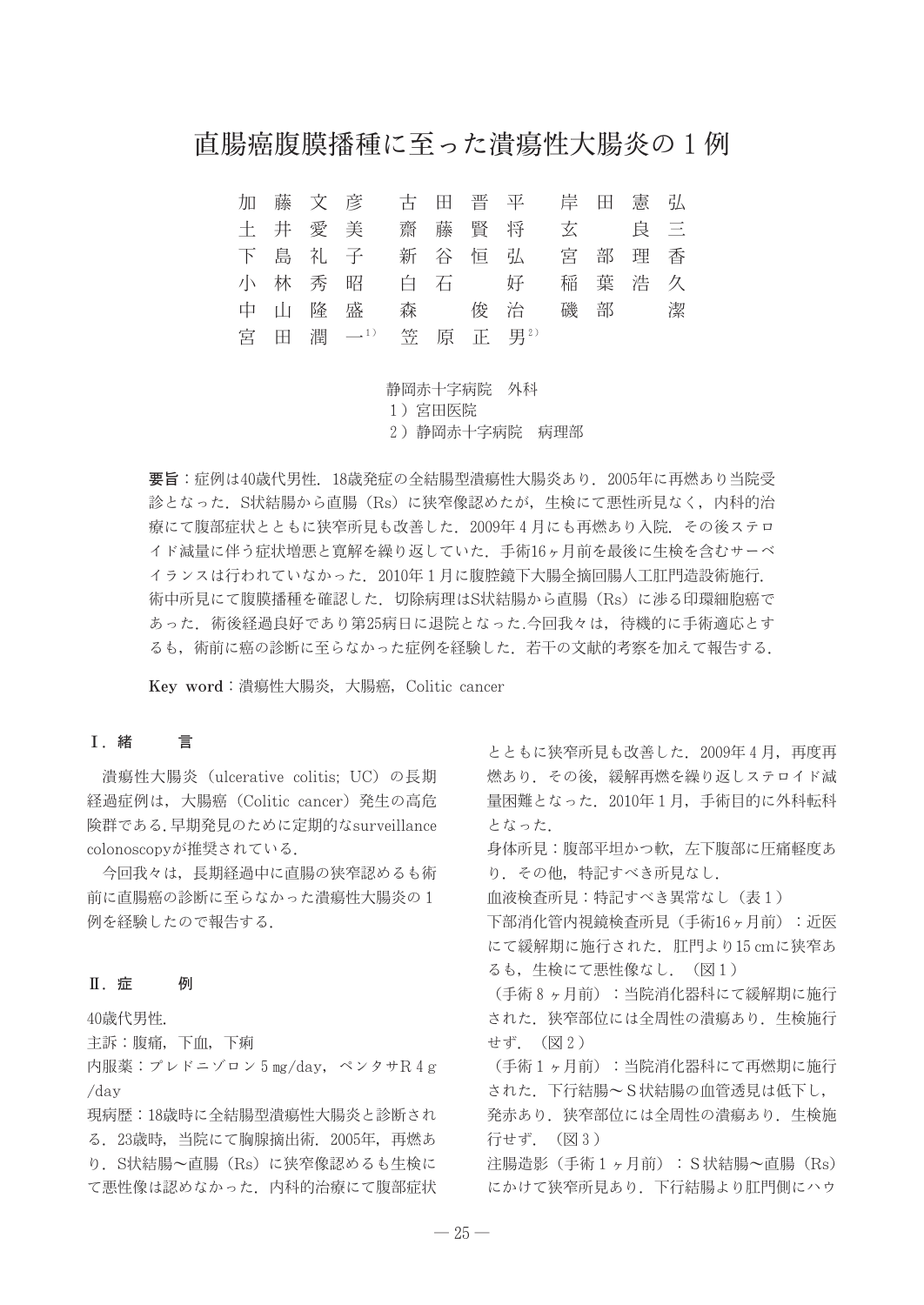

図1 下部消化管内視鏡 (手術16ヶ月前) 緩解期に施行. 肛門より15 cmに狭窄あるも、生検に て悪性像なし.



図2 下部消化管内視鏡 (手術8ヶ月前) 緩解期に施行. 狭窄部位には全周性の潰瘍あり. 生検 施行せず.



図 3 下部消化管内視鏡 (手術1ヶ月前) 再燃期に施行. 下行結腸~S状結腸の血管透見は低下 し、発赤あり. 狭窄部位には全周性の潰瘍あり. 生検 施行せず.

ストラ消失あり (鉛管像).

腹部単純computed tomography: S状結腸~直腸 (Rs) にかけて壁肥厚を伴う狭窄所見あり. (図4) (図5)

内科的治療にて狭窄所見の改善があること,手術16 ヶ月前の生検にて悪性像がなかったことから、良性 の狭窄と考えた、再燃を繰り返しステロイド離脱困 難であり、Quality of life 改善と今後の大腸癌発 生リスクを考え、大腸全摘術の適応と考えた. 術式:腹腔鏡下大腸全摘術,回腸人工肛門造設術 手術所見:腹膜に多発結節あり、腹水あり、迅速病 理にて印環細胞癌,腹水細胞診陽性. (図6) (図

 $7)$ 

摘出標本肉眼所見: S状結腸~直腸 (Rs) にかけ て約50 mmにわたって狭窄·壁肥厚あり.

表 1 来院時血液検査所見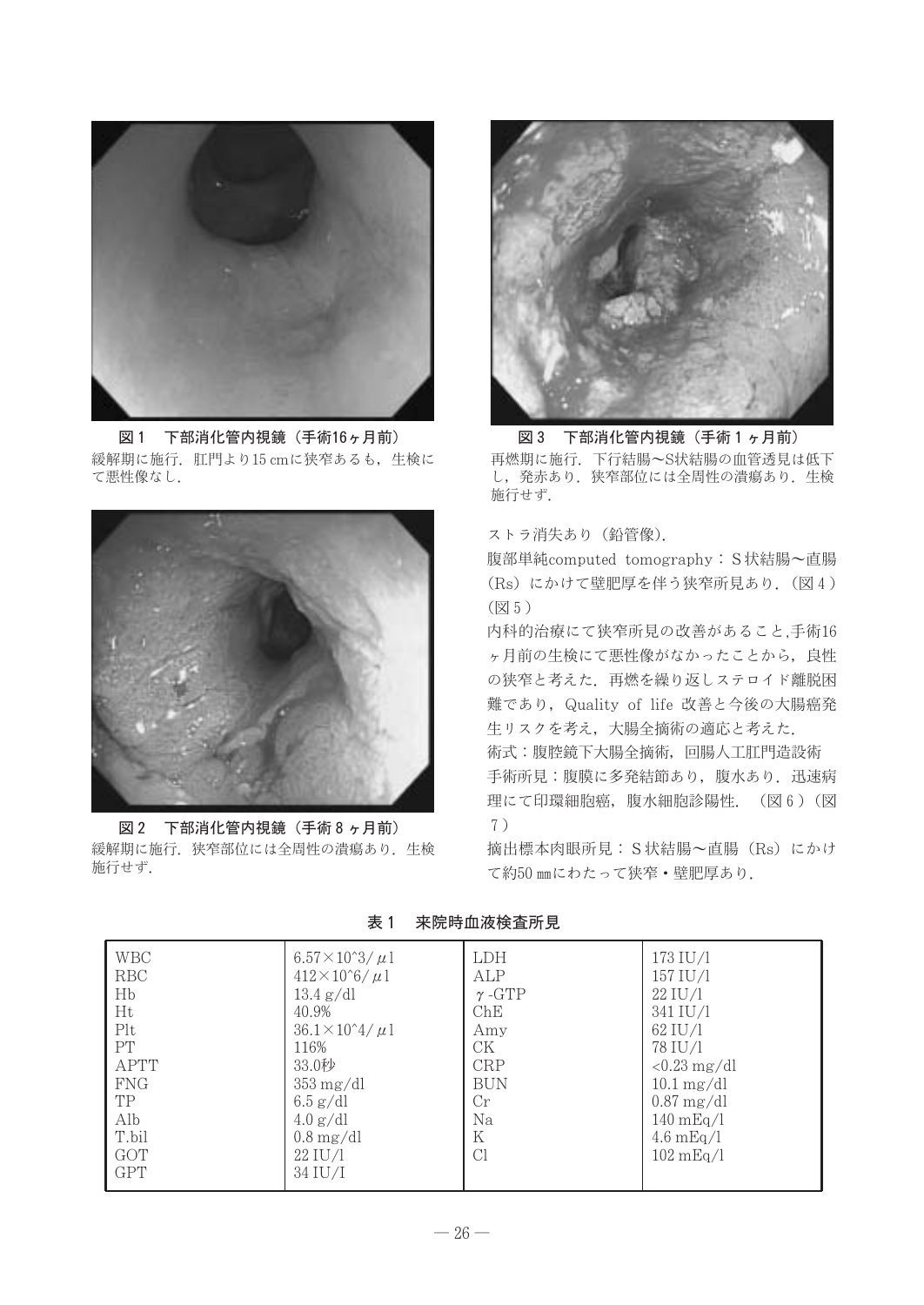

図4 注腸造影 (手術1ヶ月前) S状結腸~直腸 (Rs) にかけて狭窄所見あり. 下行 結腸より肛門側にハウストラ消失あり (鉛管像).



図 5 腹部単純Computed tomography S状結腸~直腸 (Rs) にかけて壁肥厚を伴う狭窄所見 あり

病理組織学的所見:狭窄部位には粘膜の萎縮像を認 め、粘膜固有層には粘液貯留巣が多数認められた. 粘膜固有巣には陰窩のdystrophicな変化を伴った癌 胞巣が多発していた、粘膜下には結節状の粘液貯留 巣内に浮遊状に印環細胞を集ぞくする癌胞巣が多発 していた. 進達度はSEと考えられた. 非腫瘍性粘 膜は潰瘍性大腸炎緩解期の組織所見が検索された. リンパ節転移は1群および2群に存在した. 免疫組織染色像: p53が密度高く茶色に染色されて おり、癌細胞の存在が証明された.



図6 手術所見 腹膜に多発結節あり、腹水あり、迅速病理にて印環細 胞癌,腹水細胞診陽性.



図 7 摘出標本肉眼所見 S状結腸~直腸 (Rs) にかけて約50 mmにわたって 狭窄・壁肥厚あり.

RS,  $4 \frac{m}{2}$ ,  $34 \times 60$  mm, SE, N 2, H 0, P 1, M 0, stage IV

術後経過:術後経過良好であり、術後25病日に退院 した. 退院後は外来にて抗癌剤治療 (FOLFOX 6) をおこなう方針とした. (図8) (図9) (図10) (図11)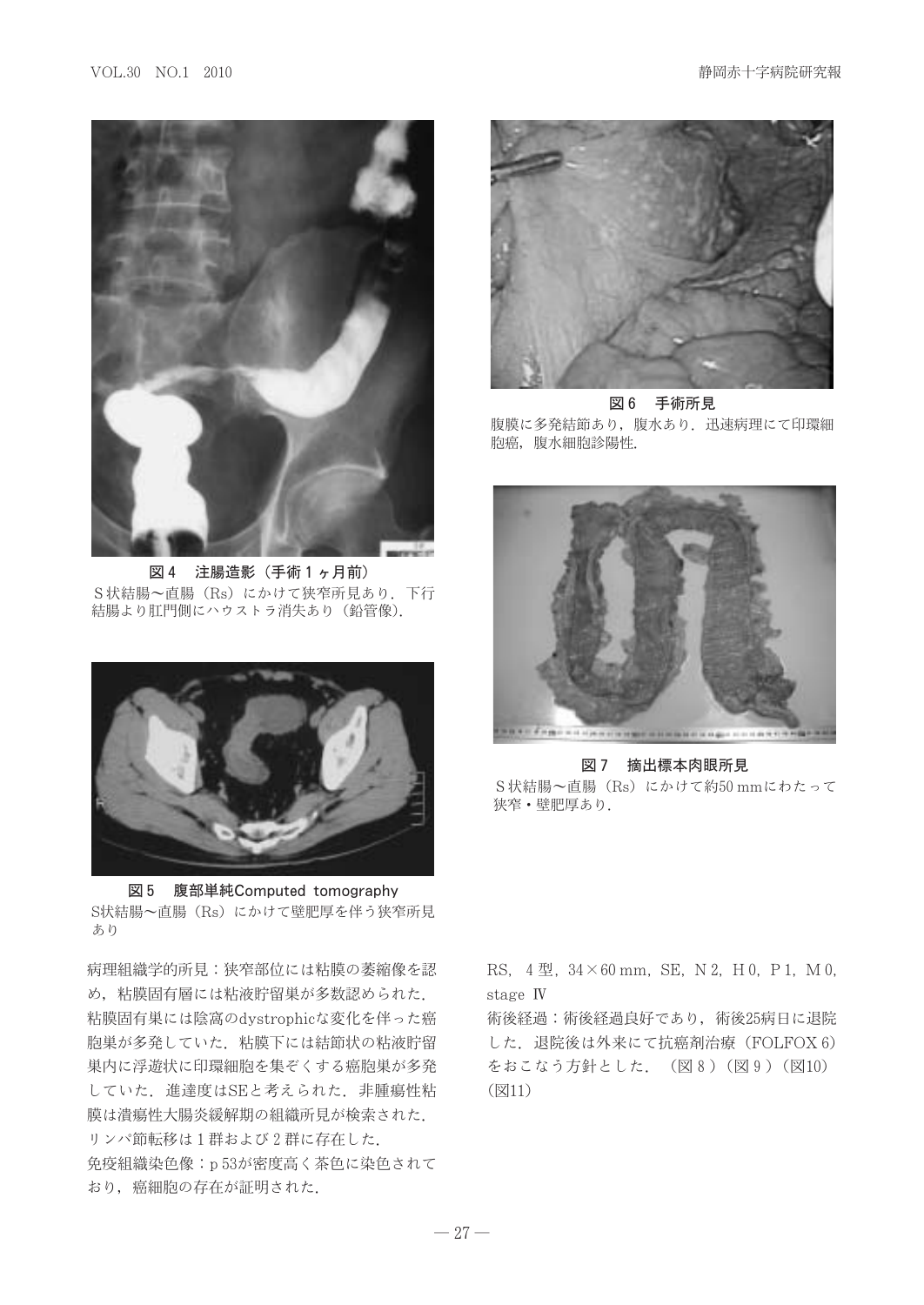

病理組織学的所見 (HE ×12.5 狭窄部位) |- | XI 8 狭窄部位には粘膜の萎縮像を認めた.



図 9 病理組織学的所見 (HE ×100 粘膜固有層) 粘膜固有層には粘液貯留巣が多数認められた. また, 陰窩のdystrophicな変化を伴った癌胞巣が多発してい



図10 病理組織学的所見 (HE ×40 粘膜下) 粘膜下には結節状の粘液貯留巣内に浮遊状に印環細胞 を集ぞくする癌胞巣が多発していた.



図11 免疫組織染色像 (p 53 ×400) p53が密度高く茶色に染色されており、 癌細胞の存在 が証明された.

#### Ⅲ者 察

炎症性腸疾患 (Inflammatory bowel disease: IBD)に慢性炎症を母地とした癌(ulcerative colitis associated cancer: UCAC) が発生することが知ら れている.潰瘍性大腸炎において、累積発癌率が発 症後10年で1.6%, 20年で8.3%, 30年で18.4%におよ ぶと報告されている1). UCAC発生の臨床的危険因 子として、罹患年数の長さ (8年以上), 罹患範囲 の広さ (全大腸炎型, 左側大腸炎型), 大腸癌の家 族歴, 原発性硬化性胆管炎 (primary sclerosing cholangitis: PSC)の合併、若年発症などがあげら れている2). 癌病変の早期発見のためには、潰瘍性 大腸炎において定期的な内視鏡検査を行うサーベイ ランスの重要性が指摘されてきた. 従来のstep biopsy (10 cmおきに4個ずつ, あるいは合計30個以 上の生検標本を採取する)に代わる方法として、狙 撃生検が提唱されており、現在本邦において無作為 ランダム化比較試験が進められている3). 浸潤癌, High grade dysplasia, DALM (dysplasia associated lesion or mass) が検出された場合には手 術適応とするのが一般的である。また、最近では難 治例にも積極的に手術が施行されている。潰瘍性大 腸炎は粘膜および粘膜下層を病変の主座とするため. 腸管全層を侵すクローン病に比べて良性の腸管狭窄 を来たすことは少ないとされている4). 狭窄例で最 も問題となるのは癌との鑑別で、狭窄例の約3分の 1に癌が潜んでいるとされる5).

本症例では手術の5年前より大腸の狭窄が指摘さ れていた(生検にて悪性像なし)が、手術16ヶ月前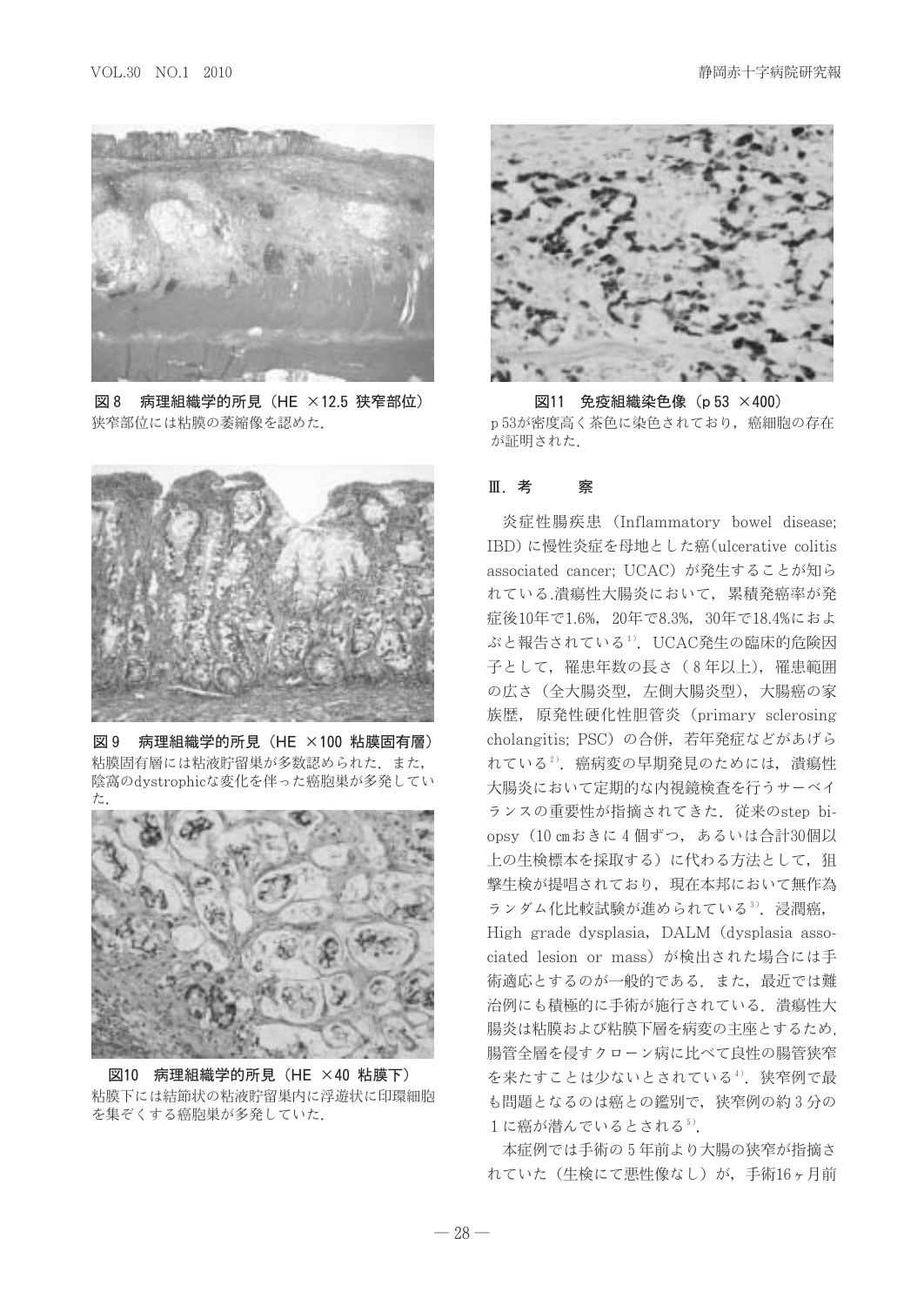を最後に、生検を含むサーベイランスは行われてい なかった、内科的治療にて狭窄像に改善があること から、良性の腸管狭窄と考えられていた。サーベイ ランス続けていれば、根治的な手術が可能であった 可能性がある.

#### **IV.** 結 語

潰瘍性大腸炎の長期経過中に直腸癌腹膜播種に至っ た症例を経験した。長期経過に加えて大腸狭窄を伴 う症例には、慎重なサーベイランスが必要であると 考えられた.

#### 文 献

- 1) Eaden JA, Abrams KR, Mayberry JF.The risk of colorectal canser in ulcerative colitis. A meta-analysis. Gut 2001; 48:526-535.
- 2) Itzkowitz SH, Harpaz N. Diagnosis and management of dysplasia in patients with inflammatory bowel disease. Gastroenterology  $2004$ ;  $126$ :  $1634-1648$ .
- 3) 難治性炎症性腸管障害に関する調査研究班プロ ジェクト研究グループ. エビデンスとコンセンサ スを統合した潰瘍性大腸炎の診療ガイドライン 2006. 医療情報サービス. 東京: 財団法人日本医 療機能評価機構.2009.7.14. http://minds.jcqhc.or.jp/stc/0029/1/0029\_G

0000071\_0001.html

- 4) Ghosh S,Shand A,Ferguson A.Ulcerative colitis. BMJ 2000; 320: 1119-1123.
- 5) Farmer RG. Ulcerative colitis. Edited by Berk JE. Bockus Gastroenterology. 5th ed. Saunders: Philadelphia ; 1995. p.1357-1363.